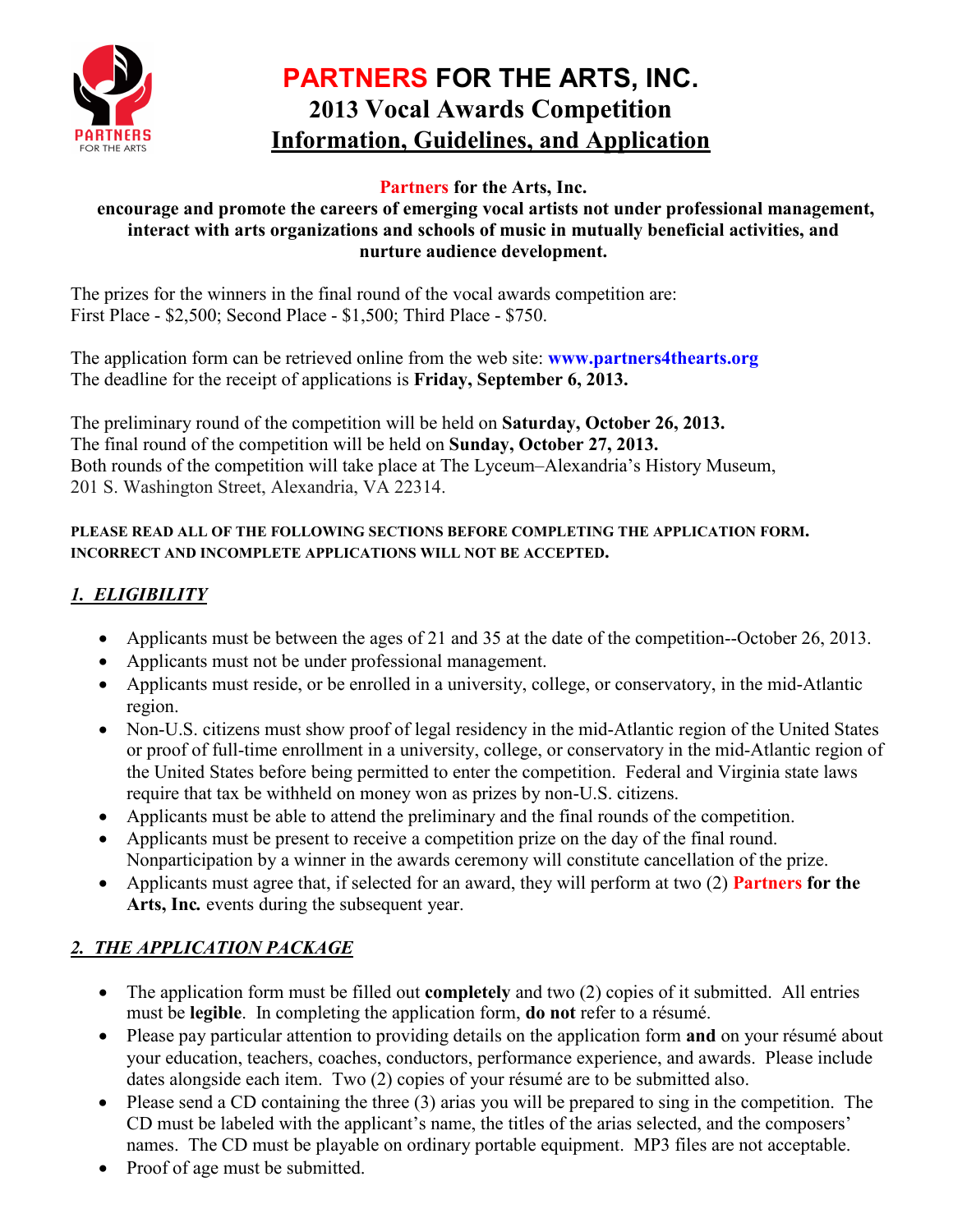- Two identical digital photos are required of the applicant.
- A check made out to **Partners for the Arts, Inc.** for the application fee of \$35.00 must be included with the application form. This is a nonrefundable fee.
- Non-U.S. citizens must submit proof of legal residency in the mid-Atlantic region of the United States or proof of full-time enrollment in a university, college, or conservatory in the mid-Atlantic region of the United States.
- The application must be received by **Friday, September 6, 2013.**
- Late applications will not be considered or returned.
- All applications become the property of **Partners for the Arts, Inc.**

#### 3. *THE APPLICATION PROCESS*

Eligible singers will compete as follows:

- **Phase I:** Selection for participation in the preliminary round will be based on the applications, résumés, and CDs submitted. **Partners for the Arts, Inc.** will screen the applications. The CDs will be heard in a blind audition without the singers being identified. Those application packages that are complete and meet all the requirements will be processed.
- **Phase II:** Qualified professionals or the staff members of prime operas companies will judge the preliminary round.
- **Phase III:** A panel of professional opera experts will judge the final round. Please visit our web site- [www.partners4thearts.org](http://www.partners4thearts.org/) under "Vocal Competitions"---for more information.

#### *4. SELECTION FOR THE PRELIMINARY ROUND*

Applicants must check our web site--[-www.partners4thearts.org](http://www.partners4thearts.org/) under "Vocal Competitions"---after **Monday, September 30, 2013** to ascertain if they have been selected to sing in the preliminary round. The names and performance times of those chosen to sing in the preliminary round will be listed in alphabetical order by last name.

Singers selected to perform in the preliminary round must confirm their intention to participate via e-mail response to [partners4thearts@aol.com](mailto:partners4thearts@aol.com) no later than **Monday, October 7, 2013.**

#### *5. THE COMPETITION*

The preliminary round of the competition will take place on **Saturday, October 26, 2013** at The Lyceum– Alexandria's History Museum, 201 S. Washington Street, Alexandria, VA 22314.

The final round of the competition will take place on **Sunday, October 27, 2013** at The Lyceum–Alexandria's History Museum, 201 S. Washington Street, Alexandria, VA 22314.

#### **All applicants must be available to sing on both October 26 and October 27, 2013.**

#### **Partners for the Arts, Inc.** will provide an accompanist. **Guest accompanists are not permitted**.

Applicants must be prepared to present three (3) memorized arias from the standard operatic repertoire sung in their original language. One may be in English. The arias must include the recitative and cabaletta (where provided). The arias should be contrasting in style and tempi and should represent at least two (2) historical periods.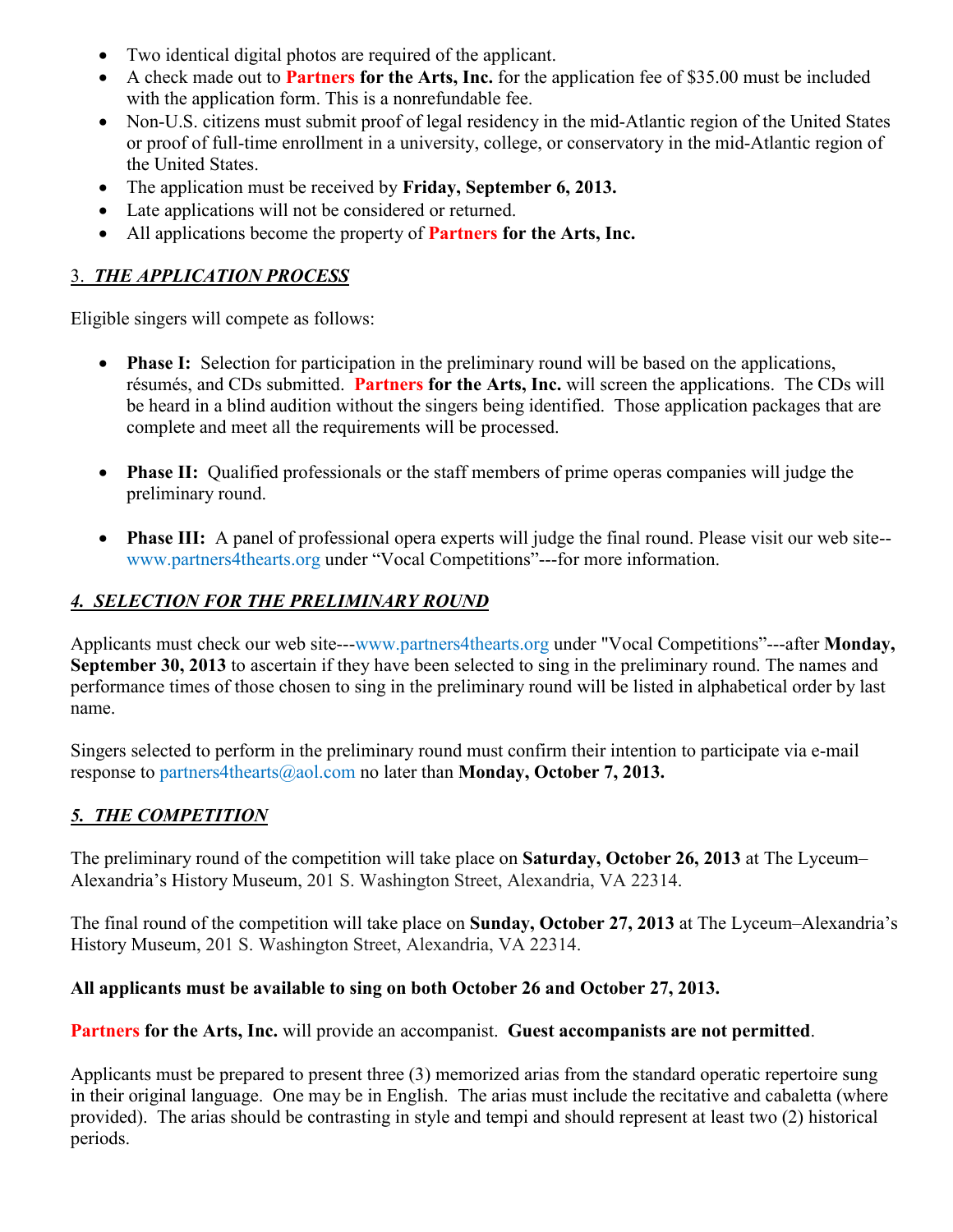- **The preliminary round:** The applicant will perform one aria of his or her choice. The judges may request other arias from the applicant's list. Applicants must check **Partners for the Arts, Inc***.***'s** web site after 8 p.m. on Saturday, October 26, 2013, to ascertain if they have qualified to perform in the final round on Sunday, October 27, 2013.
- **The final round:** The applicant will perform one or more arias chosen by the judges from those submitted by the applicant. The arias performed in the preliminary round cannot be changed in the final round.

#### **PLEASE BE AWARE THAT SUBMISSION OF AN APPLICATION DOES NOT GUARANTEE SELECTION TO PARTICIPATE IN THE PRELIMINARY ROUND.**

The judges' forms and comments are the sole property of **Partners for the Arts, Inc***.* and will not be made available to the applicants.

#### *6. ANNOUNCEMENT OF THE AWARDS AND THE AWARDS CEREMONY*

The awards will be announced at the end of the final round of the competition. Award checks will be presented to the finalists at the conclusion of the competition. **The winners must be present to receive their prizes**. **Nonparticipation by a winner in the awards ceremony will constitute cancellation of the prize.**  The winners will be invited to, and expected to perform at, two **Partners for the Arts, Inc.** events: one a concert open to the public in the spring of 2014, the other to be announced.

By signing the application, the applicant agrees to abide by the above guidelines and agrees not to make any claims against **Partners for the Arts, Inc.** or any of its officers and volunteers by reason of anything that may or may not be done in connection with this competition. Further, the applicant agrees to allow **Partners for the Arts, Inc**. to make an archival recording and to photograph and videotape any performance or promotional event covered by this agreement. **Partners for the Arts, Inc.** is permitted to use this archival recording for study, promotional, and educational purposes without additional compensation to the performer. In addition, the performer agrees to permit noncommercial broadcast (including Internet transmission) of any archival recording without additional compensation to the performer. The applicant's signature on the application also releases **Partners for the Arts, Inc.** from any and all liability of any kind and nature.

The decision of the judges is final.

#### **…………………………………………………………………………………….…………………………… APPLICATION CHECKLIST**

- $\Box$  COMPLETED AND SIGNED APPLICATION (2 copies)
- $\Box$  RESUME (2 copies)
- ☐ CD
- ☐ PROOF OF AGE
- $\Box$  DIGITAL PHOTO (2 copies)
- ☐ APPLICATION FEE OF \$35.00

☐ FOR NON-U.S. CITIZENS, PROOF OF LEGAL RESIDENCY IN THE MID-ATLANTIC REGION OF THE UNITED STATES OR PROOF OF FULL-TIME ENROLLMENT IN A UNIVERSITY, COLLEGE, OR CONSERVATORY IN THE MID-ATLANTIC REGION OF THE UNITED STATES

#### **PLEASE RETAIN A COPY OF YOUR APPLICATION FOR YOUR RECORDS.**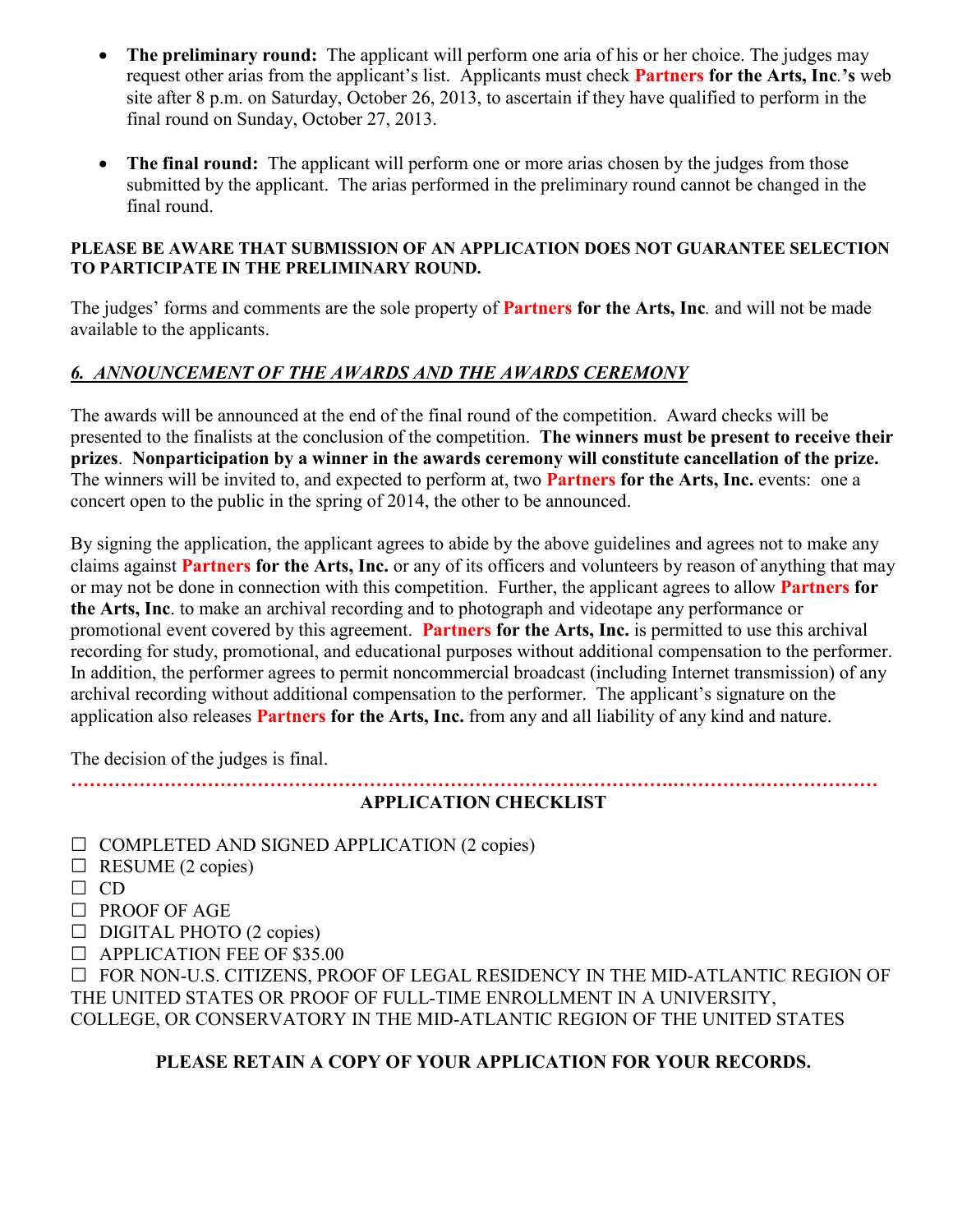# **PARTNERS FOR THE ARTS, INC.**



**Vocal Awards Competition Application**

**Submissions must be received by September 6, 2013 Preliminary Round: October 26, 2013 – Final Round: October 27, 2013**

| <b>Personal Information</b>        |                        |        |      |
|------------------------------------|------------------------|--------|------|
| Name:                              | <b>Voice Category:</b> |        |      |
| <b>Cell Phone:</b>                 | <b>E-mail Address:</b> |        |      |
| <b>Alternate Telephone Number:</b> |                        |        |      |
| <b>Current Address:</b>            |                        |        |      |
| Street:                            |                        |        |      |
| City:                              |                        | State: | Zip: |
| <b>Permanent Address:</b>          |                        |        |      |
| Street:                            |                        |        |      |
| City:                              |                        | State: | Zip: |

| Opera Experience |              |         |       |
|------------------|--------------|---------|-------|
| Role             | <b>Dpera</b> | Company | Dates |
|                  |              |         |       |
|                  |              |         |       |
|                  |              |         |       |
|                  |              |         |       |

| <b>Apprentice Programs</b> |       |
|----------------------------|-------|
|                            | Date: |
|                            |       |
|                            |       |
|                            |       |
|                            |       |

| <b>Awards and Recognitions</b>                        |  |
|-------------------------------------------------------|--|
| Awards, Grants, Scholarships, Prizes, or Other Honors |  |
|                                                       |  |
|                                                       |  |
|                                                       |  |
|                                                       |  |

## **Education and Training**

**Colleges, Universities, Conservatories Program/Degree Dates Dates**